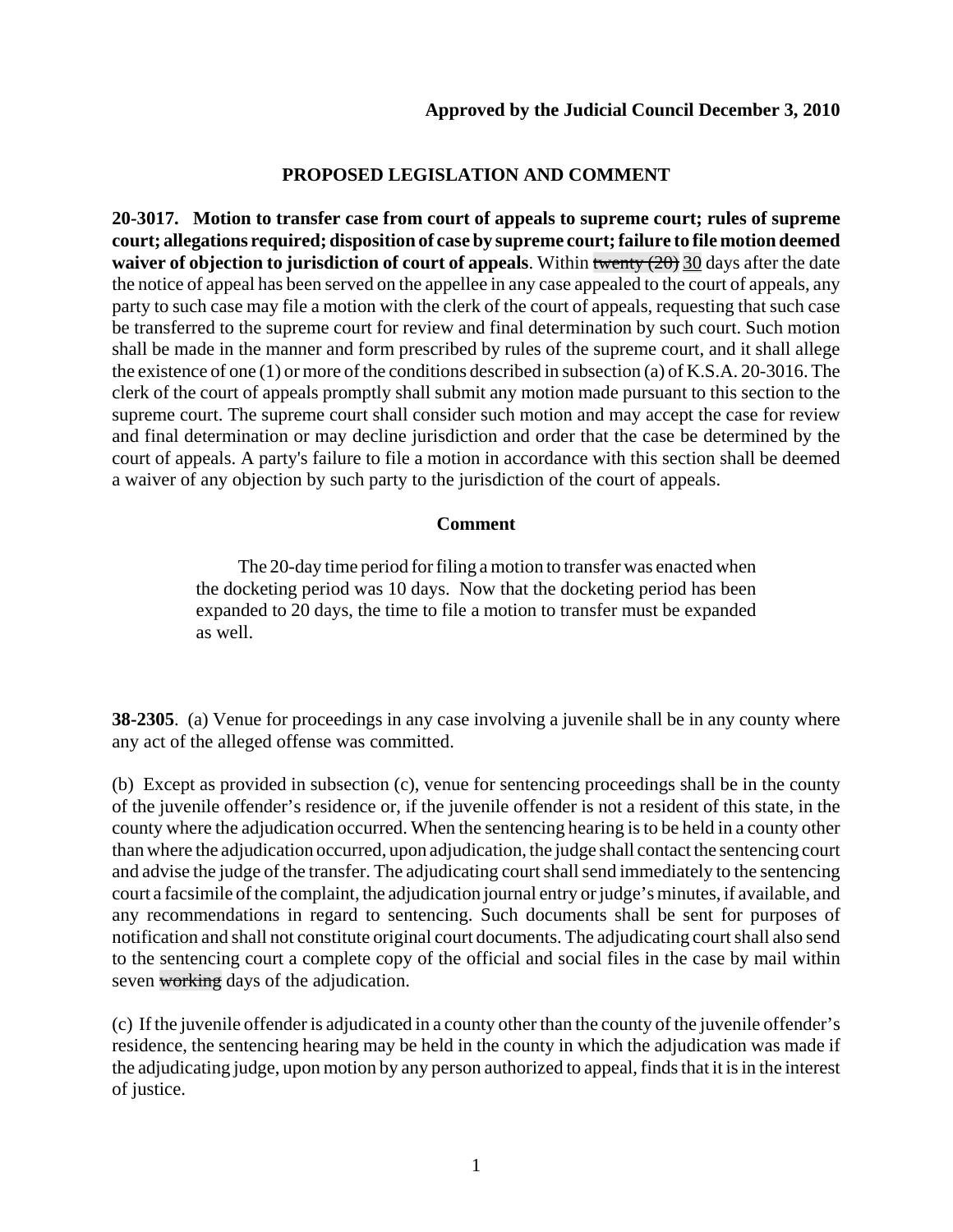## **Comment**

When the Committee proposed the changes that were contained in 2010 HB 2656, it intended to change the time period in subsection (b) from "5 working days" to "seven days." The word "working" was not deleted as intended.

**60-203**. (a) **Time of commencement**. A civil action is commenced at the time of:

(1) Filing a petition with the court, if service of process is obtained or the first publication is made for service by publication within 90 days after the petition is filed, except that the court may extend that time an additional 30 days upon a showing of good cause by the plaintiff; or

(2) service of process or first publication, if service of process or first publication is not made within the time specified by paragraph  $(1)$ .

(b) **Curing invalid service**. If service of process or first publication purports to have been made but is later adjudicated to have been invalid due to an irregularity in form or procedure or a defect in making service, the action is considered to have been commenced at the applicable time under subsection (a) if valid service is obtained or first publication is made within 90 days after that adjudication, except that the court may extend that time an additional 30 days upon a showing of good cause by the plaintiff.

(c) **Entry of appearance**. The filing of an entry of appearance has the same effect as service. Written contact with the court by a defendant, or an attorney for the defendant invoking protection for the defendant under the servicemembers civil relief act (50 U.S.C. 501 et seq.), and amendments thereto, is not an entry of appearance.

(d) **Electronic filing**. As used in this section, filing a petition with the court includes receipt by the court of a petition by electronic means complying with supreme court rules.

## **Comment**

The amendments in 2010 HB 2656 included adding subsection captions or modifying existing captions. The new subsection captions for K.S.A. 60- 203 were inadvertently omitted.

## **60-206.**

**\* \* \***

(d) **Additional time after certain kinds of service by mail**. When a party may or must act within a specified time after service and service is by mail made under K.S.A.  $60-205(b)(2)(C)$ , (D), (E), or (F), three days are added after the period would otherwise expire under subsection (a).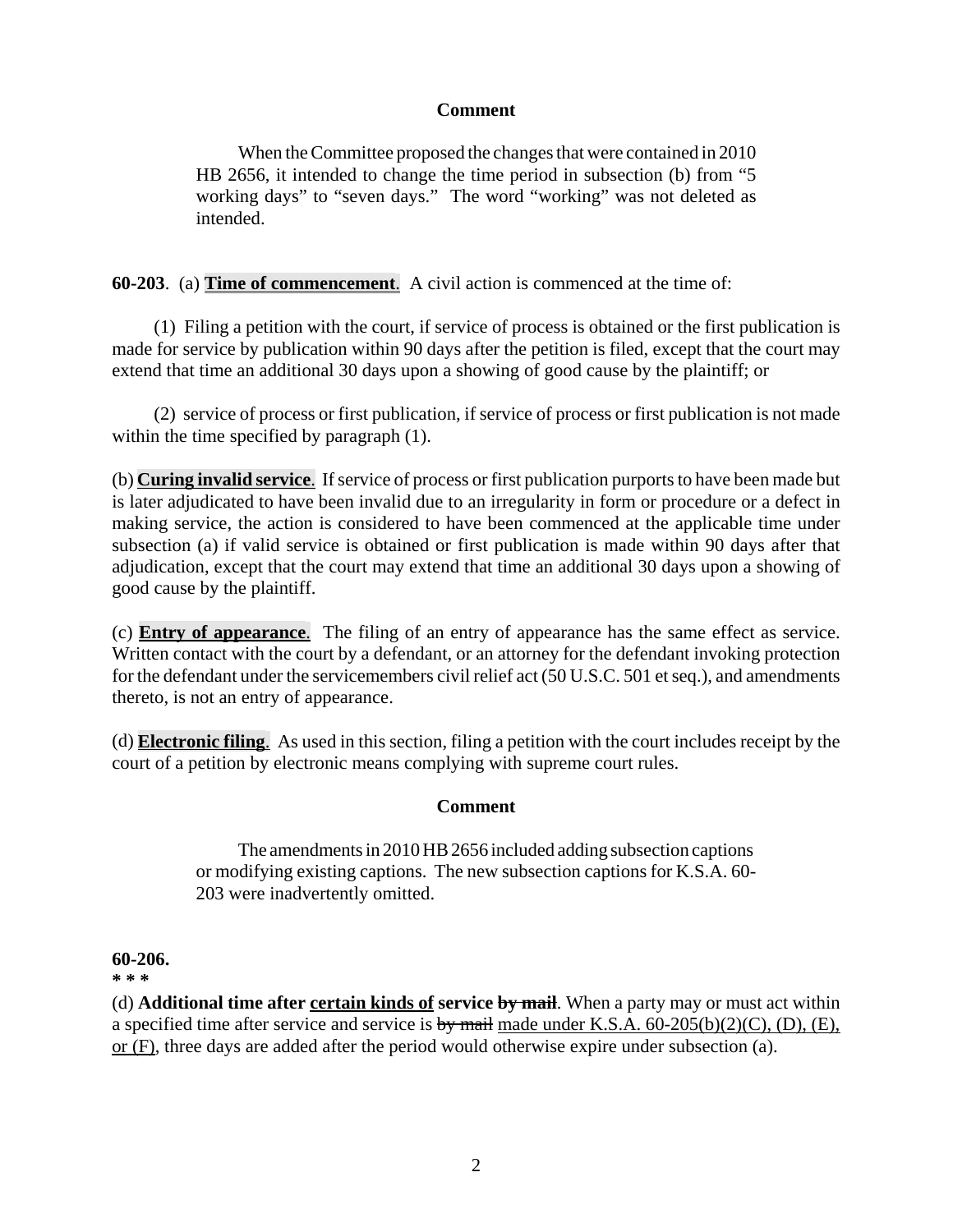#### **Comment**

This amendment to subsection (d) is to strictly conform the statute to the corresponding federal rule and to clarify that the three-day mail rule applies to service by fax and electronic means.

#### **60-209.**

\* \* \*

(b) **Fraud or mistake; conditions of the mind**. In alleging fraud or mistake, a party must state with particularity the circumstances constituting fraud or mistake. Malice, intent, knowledge and other conditions of a person's mind may be alleged generally.

#### **Comment**

This amendment is to correct a typographical error in the caption of subsection (b).

**60-211.** (a) **Signature**. Every pleading, written motion and other paper must be signed by at least one attorney of record in the attorney's name, or by a party personally if the party is unrepresented. The paper must state the signer's address, e-mail address, and telephone number and fax number. Unless a rule or statute specifically states otherwise, a pleading need not be verified or accompanied by an affidavit or a declaration pursuant to K.S.A. 53-601, and amendments thereto. The court must strike an unsigned paper unless the omission is promptly corrected after being called to the attorney's or party's attention.

#### **Comment**

"Fax number" has been added because fax service is authorized under K.S.A. 60-205.

#### **60-214. Third-party practice.**

(a) **When defending party may bring in a third-party**. **\* \* \***

### **Comment**

This amendment is to correct a typographical error in the caption of subsection (a). As used here, "third party" should not be hyphenated.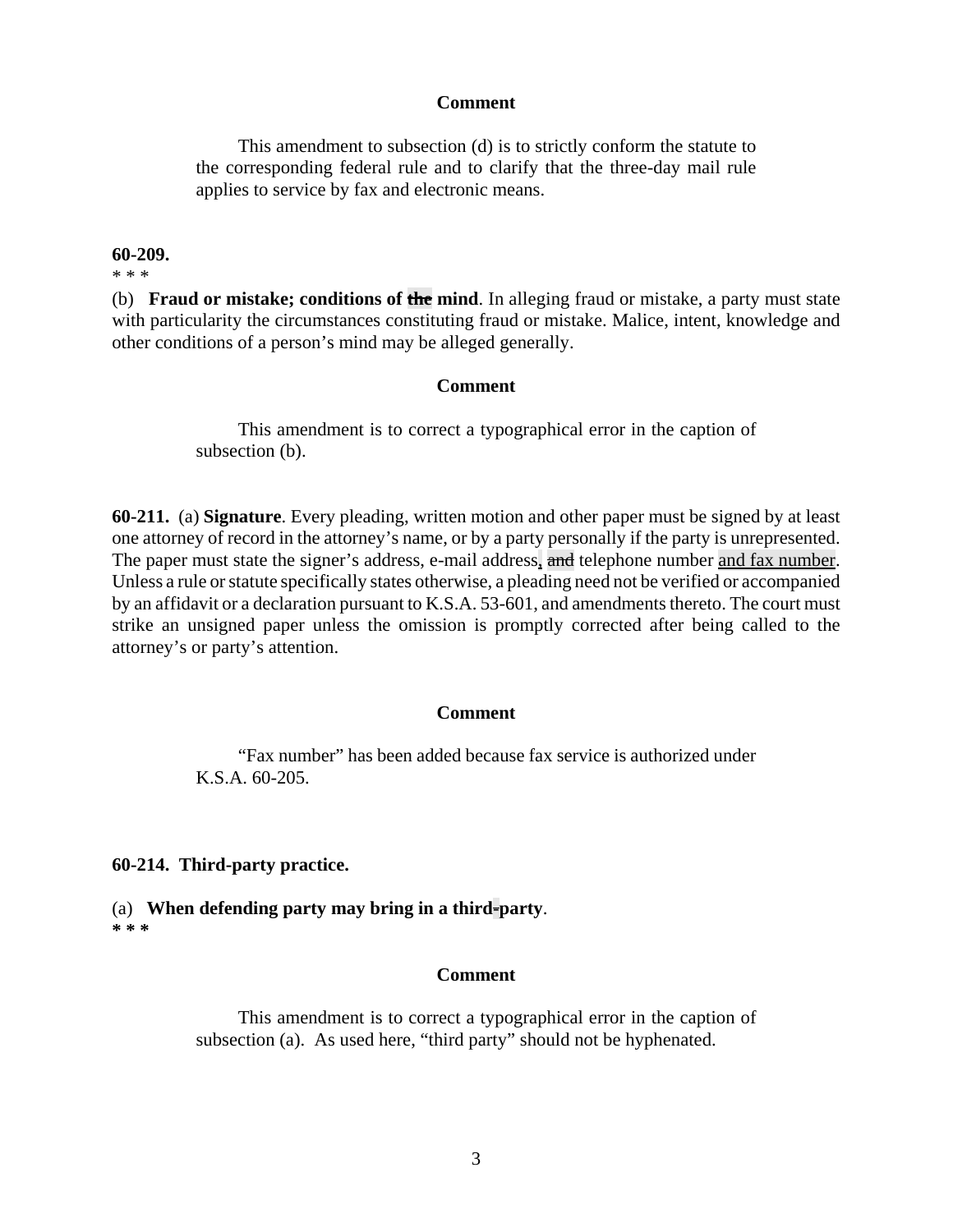#### **60-226.**

\* \* \*

## (f) **Signing of disclosures and discovery requests, responses and objections**.

#### **Comment**

This amendment to subsection (f) is to strictly conform the caption to the federal rule.

#### **60-235.**

\* \* \*

#### (c) **Report Reports of other examinations**.

#### **Comment**

This amendment is to correct a typographical error in the caption of subsection (c).

#### **60-249.**

\* \* \*

### (b) **General verdict with answers to written questions**.

(1) In general. The court may on written request, submit to the jury forms for a general verdict, together with written questions on one or more issues of fact that the jury must decide. The court must give the instructions and explanations necessary to enable the jury to render a general verdict and answer the questions in writing, and must direct the jury to do both.

(2) Verdict and answers consistent. When the general verdict and the answers are consistent, the court must approve an appropriate judgment on the verdict and answers.

(3) Answer Answers inconsistent with the verdict. When the answers are consistent with each other, but one or more is inconsistent with the general verdict, the court may:

(A) Approve an appropriate judgment according to the answers, notwithstanding the general verdict;

(B) direct the jury to further consider its answers and verdict; or

(C) order a new trial.

#### **Comment**

This amendment to subsection (b)(3) is to strictly conform the caption to the federal rule.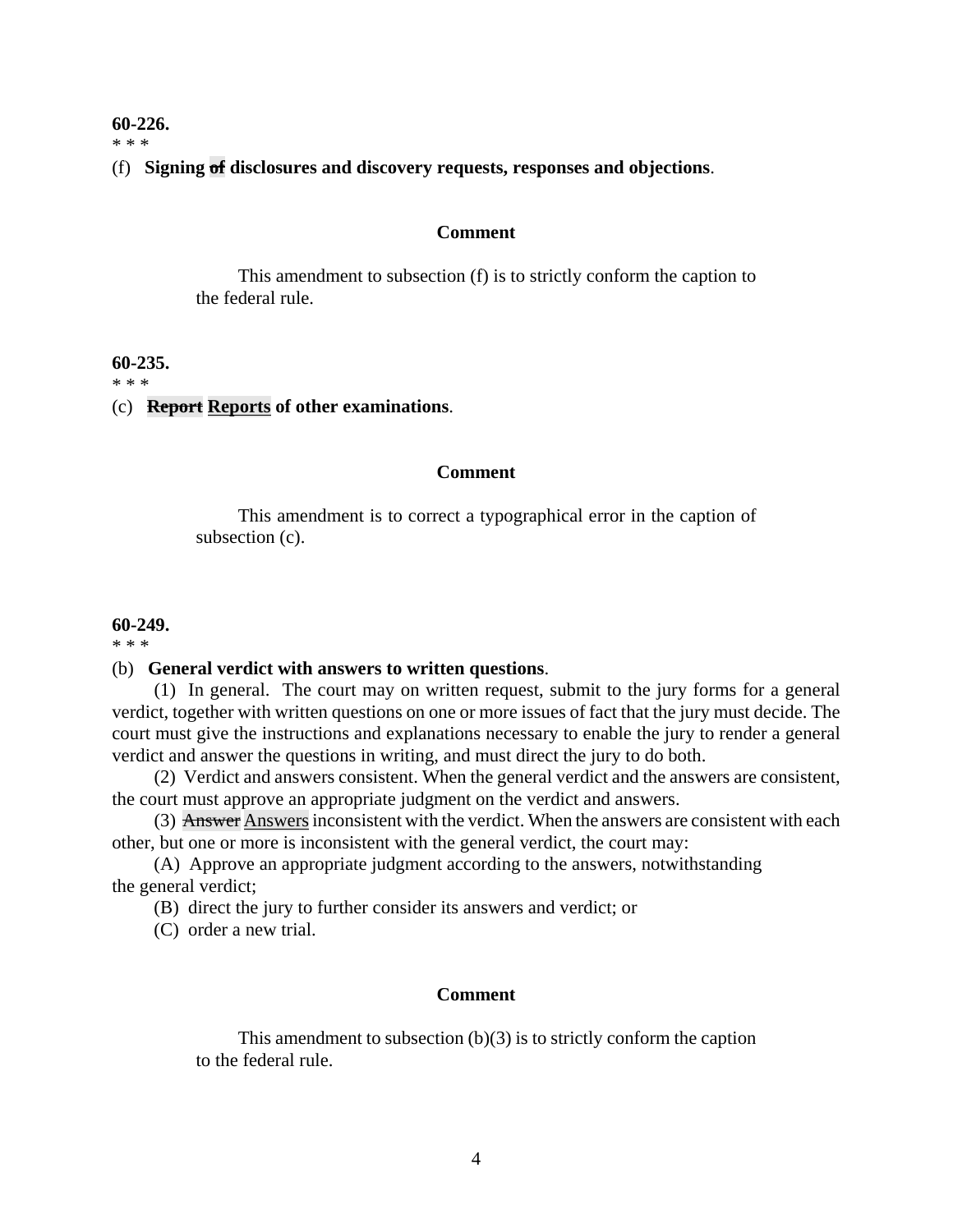## **60-260.** (a) **Corrections based on clerical mistakes; oversight oversights and omissions**.

## **Comment**

This amendment to subsection (a) is to strictly conform the caption to the federal rule.

## **60-270.**

(a) **Retention of original discovery documents.** A party or attorney possessing original deposition transcripts, original responses to interrogatories, original requests for admissions, original requests for production or other original matters produced during discovery must retain those documents until the case is closed.

(b) **Destruction or disposition of original discovery documents.** Except as provided in subsection (c), when the case has been closed the party or attorney possessing the original documents specified in subsection (a) may destroy or dispose of them.

(c) **Original discovery documents subject to order, rule, statute or agreement.** Original discovery documents subject to or covered by a protective order, court rule, statute or written agreement of the parties must be retained, returned, destroyed or disposed of in accordance with the terms of the order, rule, statute or agreement.

(d) **Definition of "closed."** As used in this section, "closed" means when an order terminating the action or proceeding has been filed and all appeals have been terminated, the time for appeal has expired or when the judgment is either satisfied or barred under K.S.A. 60-2403, and amendments thereto.

# **Comment**

K.S.A. 60-270 is amended to add subsection headings consistent with the other statutes in the code of civil procedure.

## **60-310.**

### \* \* \*

# (b) **Actions Action against defendant not served**.

## **Comment**

This amendment is to correct a typographical error in the caption of subsection (b).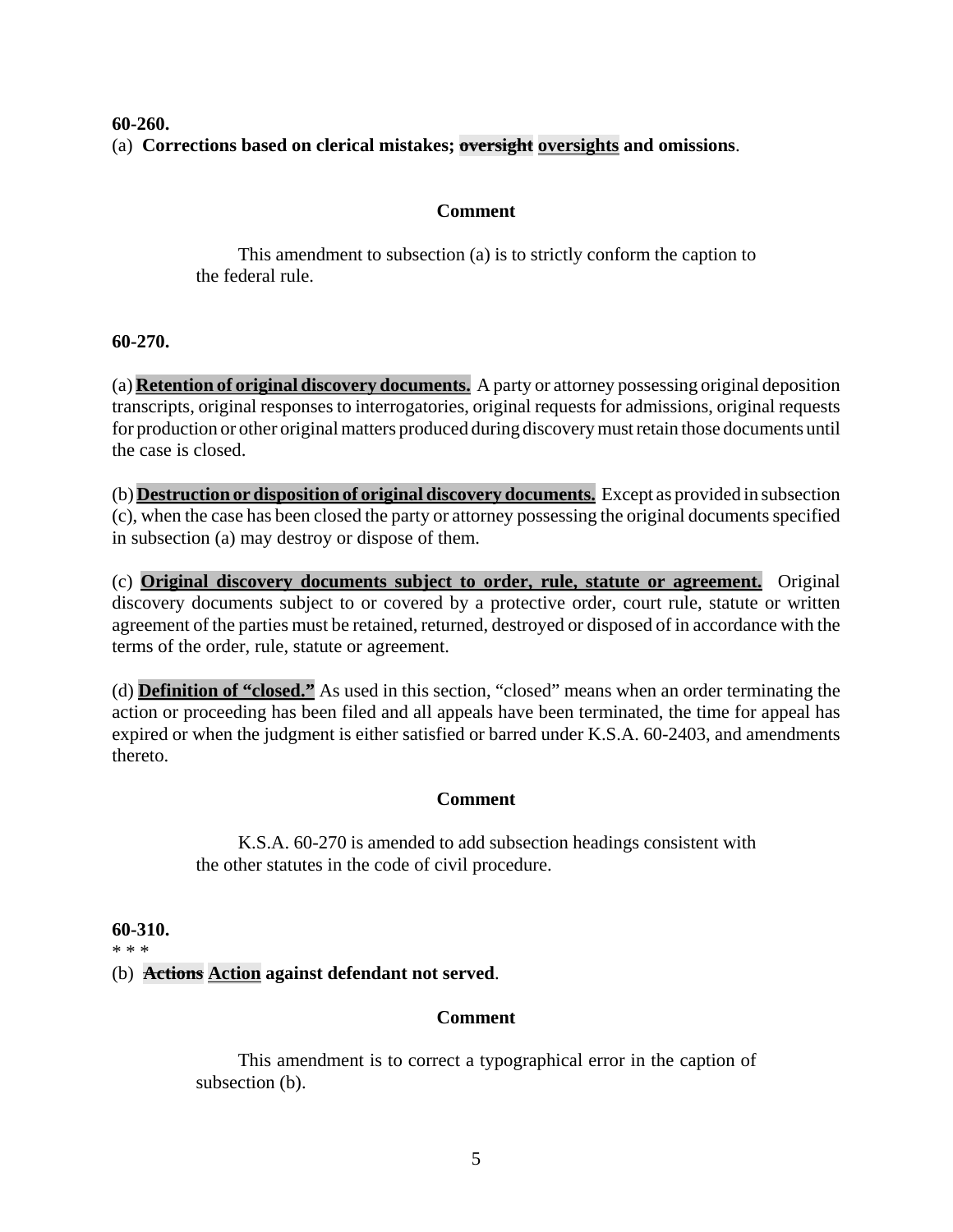**60-460. Hearsay evidence excluded; exceptions**. Evidence of a statement which is made other than by a witness while testifying at the hearing, offered to prove the truth of the matter stated, is hearsay evidence and inadmissible except:

\* \* \*

(m) **Business entries and the like**. Writings offered as memoranda or records of acts, conditions or events to prove the facts stated therein, if the judge finds that (1) they were made in the regular course of a business at or about the time of the act, condition or event recorded and (2) the sources of information from which made and the method and circumstances of their preparation were such as to indicate their trustworthiness.

If the procedure specified by subsection (b) of K.S.A. 60-245a for providing business records has been complied with and no party has required the personal attendance of a custodian of the records or the production of the original records, the affidavit or declaration of the custodian shall be prima facie evidence that the records satisfy the requirements of this subsection.

## **Comment**

K.S.A. 60-245a has been changed to allow an affidavit or a declaration.

## **60-2003**. **Items allowable as costs**. Items which may be included in the taxation of costs are:

\* \* \*

(6) The postage fees incurred pursuant to K.S.A.  $60-303$  or subsection (e) of K.S.A.  $60-308$ , and amendments thereto.

## **Comment**

This amendment removes a reference to a subsection in K.S.A. 60-308 dealing with service by return receipt delivery that has been deleted.

**65-4902. Notice to parties of convening of panel and appointment; joint selection of health care provider or selection by judge**. The district judge or, if the district court has more than one division, the chief judge of such court shall notify the parties to the action that a screening panel has been convened. The plaintiff or claimant and the defendant or respondent shall each designate a health care provider licensed in the same profession as the defendant or respondent within  $2\theta$  21 days of such party's receipt of notice of the convening of the screening panel. The parties shall jointly

designate a health care provider licensed in the same profession as the defendant or respondent within days after the individual designations have been made. If the parties are unable to jointly select a health care provider within such  $\pm\theta$  14 days, the judge of the district court or, if the district court has more than one division, the chief judge of such court shall select such health care provider.